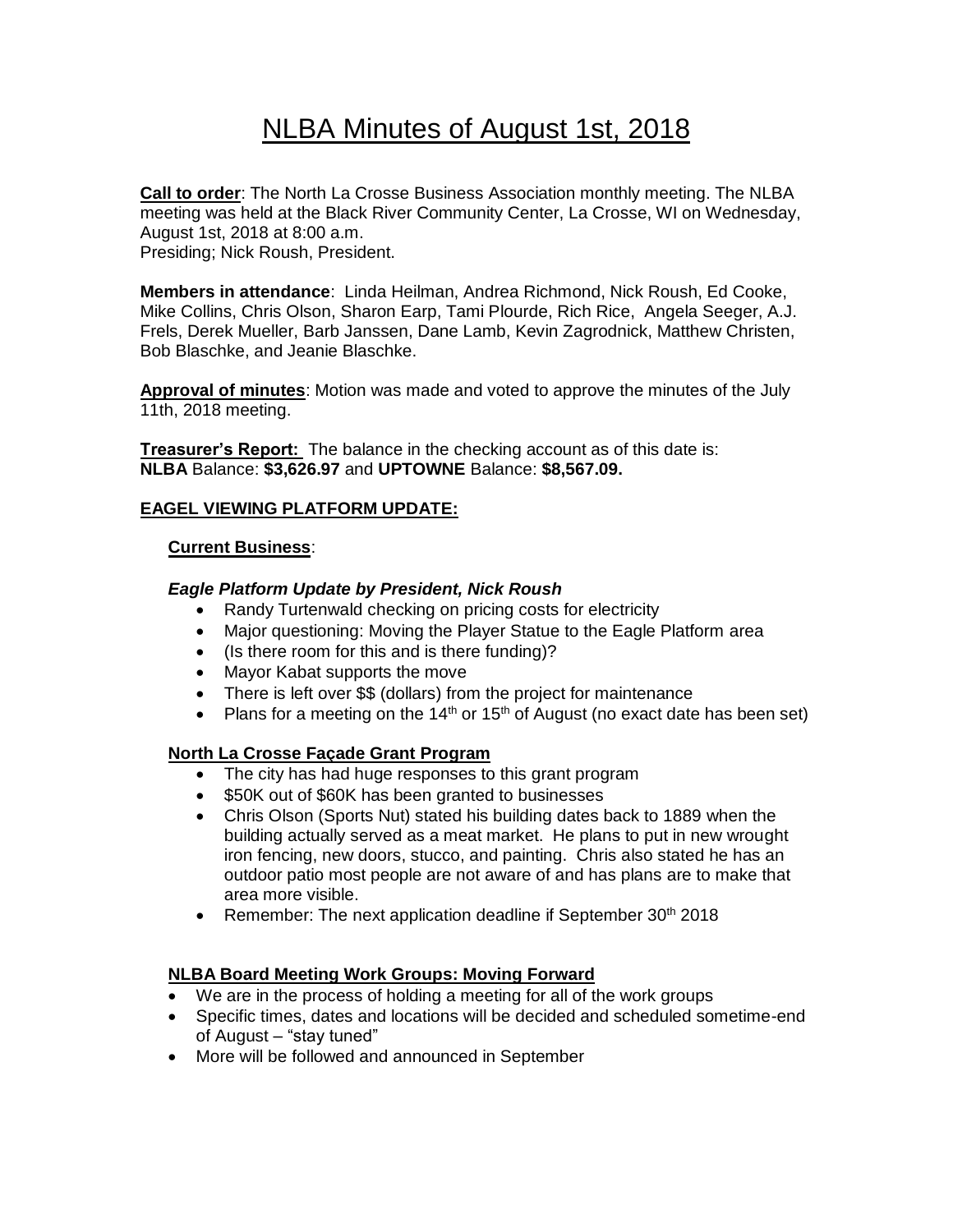# **Chamber of Commerce: Vicki Markussen – (Angela Seeger on behalf of Vicki)**

- Premium resort tax will be on the November ballet
- Talks about \$56.00 wheel tax to raise money for fixing the roads
- The La Center is in the process of talks –over the next 30-60 days

## **Andrea Richmond: Council Member**

- The prior Good Steward property is for sale (corner lot)
- Burger King needs to be torn down (This property is owned by Bridgeview Plaza)
- Burger King is becoming a "community center" for drugs and individuals camping out in the building (Officers are now patrolling the bldg. and placing crime watch signs)
- Badger Park 2019
- Tif 13 Kwik Trip (Possibly an opportunity for development)

## **Barb Janssen: Council Member**

- There was a huge **drug bust** on the 1200 block of Avon Street
- Copeland Park "clean up" went very well (35 volunteers)
- Dan Kapanke served lunch to all that helped (Thank you, Dan)!
- CIP approved (multiple meetings)
- August  $20<sup>th</sup>$  Capital Improvement Committee  $@$  4pm (City Chambers)

## **Explore La Crosse: at explorelacrosse.com (A.J. Frels)**

- We opened the Great River Landing "Welcome" Center in June and saw 547 visitors in the first month.
- We were very happy with the La Crosse Area Day at Miller Park. 1100 people were in attendance.
- We have a new advisory board member, Clinton Torp.
- Our Riverside lease has been renewed locking us into that location until 2020.
- We have an unbudgeted marketing campaign. In early June, I heard from some of our lodging partners that occupancy was down somewhat in July and August. With that news, we made a plan to target the MSP area to for leisure travel. Our campaign attracts families promoting outdoor activities. It will run from July 2<sup>nd</sup> through the end of August. Since the campaign started, we have seen an increase on our website from the MSP area and up 91% and if the 91%, 73% are new users.
- Country Boom went well despite the rain.
- On August 22<sup>nd</sup> we will have 450 motorcycle riders in the area. American Legion Riders are coming through the area and will be spending the night with us.

## **Tami Plourde: Pearl Street Brewery (Liquor Licenses)**

At present there is a lack of uniformity for temporary liquor licenses. It would be in the best interest of all to revisit, and rewrite the city ordinances on this matter. Many things have changed over the years.